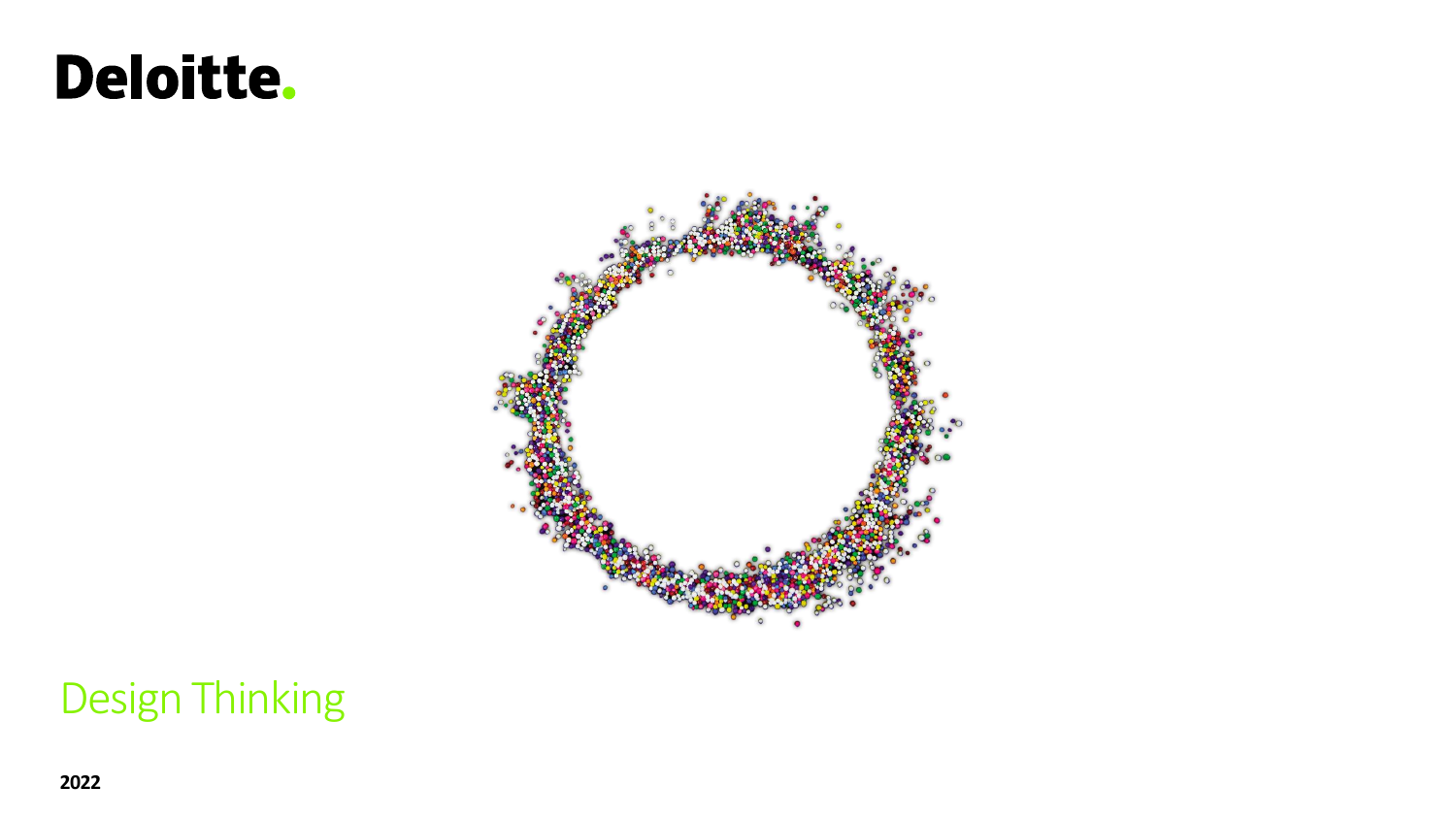### **Customer Strategy & Applied Design**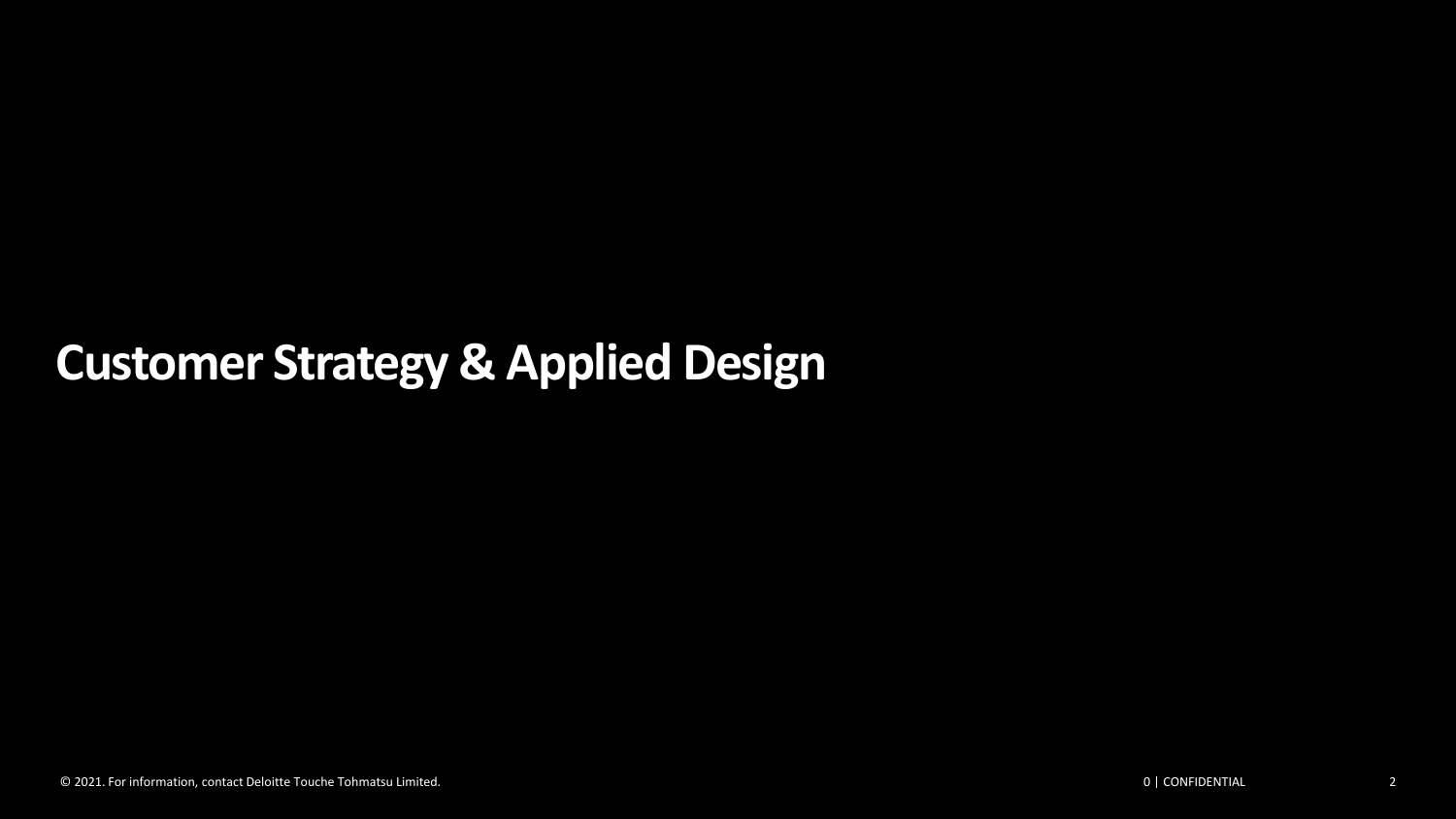## Customer Strategy & Applied Design

*We're all about working with our clients to elevate the human experience for their people and customers.*



• **Service and Experience Design:** We take an experience-led approach to innovation, integrating the needs of people,

the possibilities of technology and the requirements of business success.

- **Design Research:** We use empathy-led research techniques to understand end-user needs, wants, and behaviours and place what we've heard at the heart of driving innovation and transformational change.
- **Customer Experience Strategy & Design:** We use human-centred principles and our deep understanding of our clients' customers to design a future-state strategy and roadmap which is future focussed and grounded in insight.
- **CX Transformation:** We work with our clients to re-imagine their customer experience through transformation of both their service offering and supporting operating model ensuring they have the capabilities required to deliver value.
- **Design Coaching:** We equip clients with methods, tools, and mindsets to foster collaboration and drive innovation.



### High-level summary of what we do: **We are looking for the following mindsets and skills**

- We are looking for those who have a **designers mind-set, whether or not you are trained as a designer**. We use creative, human-centred tools to address a vast range of challenges. It's about how you think and approach problem solving.
- We are looking for those who have a **passion in understanding people** and can dig below the surface to **uncover core needs and motivations**. **Empathy is a key skill**, as is building connections with our clients, their customers and people, and our team.
- In order to gain a deep understanding of the given problem space, we r**equire strong analytical skills** and comfort in dealing with both quantative and qualitative data.
- Our clients come to us with complex challenges and thus, we seek those who **enjoy problem solving** and have **the ability to think critically**.
- The **team pride themselves on their collaboration and storytelling skills**, both visual and written. Our ideal candidate is someone who can **confidently collaborate with the team**, build on others ideas and bring these to life for the client.
- An strong sense of **business acumen is desired for this role**, but not a necessity.

### **Recent joiners and their experiences:**



Having joined Deloitte a week before going into lockdown, my experience was not what quite what I expected, despite this, it has allowed me to learn and grow in an exciting and varied workplace . I have been lucky that the team have been so helpful and supportive, ensuring that I have what I need to do my best and gain valuable experience!

© 2021. For information, contact Deloitte Touche Tohmatsu Limited. Grad Induction 2021 How Consulting Works 3 **William Muir** Analyst, Auckland



**Lucy Evans** Analyst, Auckland

'My time at Deloitte so far has been a whirlwind of new experiences, from meeting lots of interesting people to facing varied learnings every day, there is always something new around the corner to spark my curiosity. My team were so welcoming and have become a happy place at work to share ideas and laughter together!'